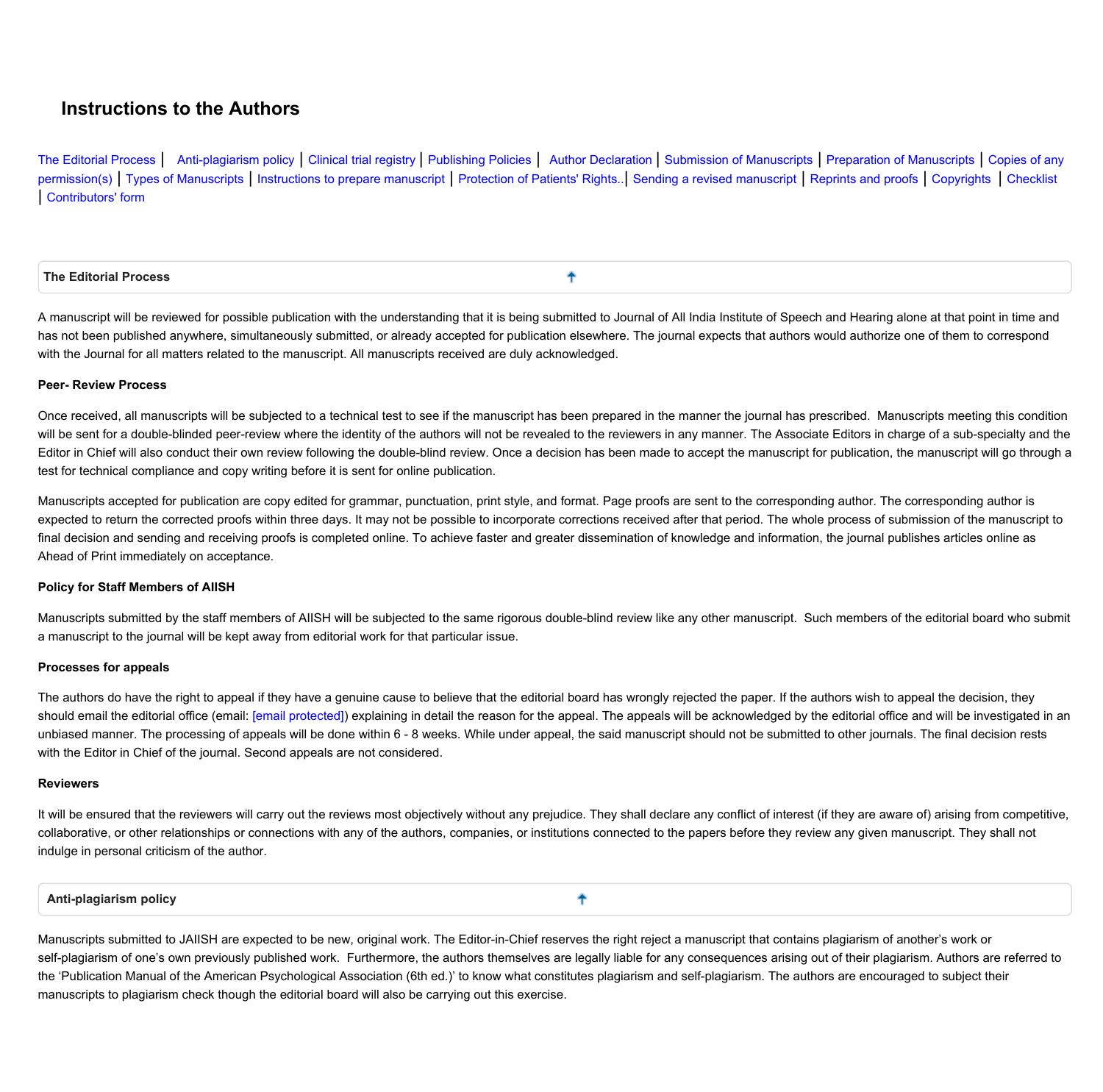#### <span id="page-1-0"></span>**Clinical trial registry**

ቶ

Journal of All India Institute of Speech and Hearing favours registration of clinical trials and is a signatory to the Statement on publishing clinical trials in Indian biomedical journals. Journal of All India Institute of Speech and Hearing would publish clinical trials that have been registered with a clinical trial registry that allows free online access to public. Registration in the following trial registers is acceptable: http://www.ctri.nic.in/; https://www.anzctr.org.au/; http://www.clinicaltrials.gov/; http://isrctn.org/; http://www.trialregister.nl/trialreg/index.asp; http://www.umin.ac.jp/ctr.This is applicable to clinical trials that have begun enrolment of subjects in or after June 2018. Clinical trials that have commenced enrolment of subjects prior to June 2018 would be considered for publication in Journal of All India Institute of Speech only if they have been registered retrospectively with clinical trial registry that allows unhindered **online access to public without charging any fees.**

<span id="page-1-1"></span>

#### **Authorship**

Authorship has implications for academic, social, and financial reasons. Those individuals who have made substantial contributions to the study are considered authors. All the authors are equally responsible for the submitted and published work. Further, they are accountable in case of any queries with respect to data and interpretations. During the submission of the manuscript, each author needs to disclose their contribution to the research/manuscript. Typically, manuscripts are submitted by the corresponding author responsible for submitting the manuscript, filling the copyright and disclosure agreement form. Further, the corresponding author will be coordinating with the editorial board during the review of the manuscript and future queries related to the paper. Refer to <http://www.icmje.org/recommendations/browse/roles-and-responsibilities/defining-the-role-of-authors-and-contributors.html> for quidelines on **authorship.**

#### **Change(s) in authorship**

In case of any request by the corresponding author concerning the, an explanation may be sought by the editorial board from the corresponding author. The corresponding author has to write to the Editor-in-Chief for any addition or deletion of authors or change in the order of the listed authors justifying the modification. There should be a signed request from all the authors **for a change which needs to be uploaded by the corresponding authors.**

#### **Use of Inclusive Language**

The journal promotes and believes in the use of inclusive language in letter and spirit. Diversity, respect for all, sensitivity to differences, equal opportunities are the ingredients of inclusive language. The authors are advised to use gender neutrality by using plural nouns and wherever applicable, avoid using the terms him, her, or him/her. They should desist from assumptions, beliefs, or anything that implies an individual's superiority in gender, race, ethnicity, culture, sexual orientation, disability, caste, religion, and geographical boundaries. Authors should ensure that writing is free from bias, stereotypes, and slangs, dominance of culture, religion, and socio-economic status. The journal recommends that personal attributes, unless relevant and valid, should not be disclosed. These guidelines are a mere point of reference but are by no means exhaustive or definitive.

<span id="page-1-2"></span>**Author Declaration** ٠

### **Author Contribution**

All authors need to disclose the type of contribution they have made to their research attempt. A copy of the 'Author Contribution' form can be downloaded from [here](http://www.jaiish.com/documents/Author Contribution form.docx)

### **Copyright Transfer**

The authors have to complete and submit a completed Copyright Form, signed by all the authors, at the time of submission of the manuscript. A copy of the Copyright form can be downloaded from [here](http://www.jaiish.com/documents/Copyright form.docx). In addition, if the authors are using any copyrighted work in their manuscript, they need to submit a copy of the written permission from the copyright owners.

# **Conflict of Interest**

All the authors have to disclose, at the time of submission of the manuscript, any conflict of interest in terms of financial, personal, or professional aspects pertaining to their work. A copy of **the Conflict of Interest form can be downloaded from [here](http://www.jaiish.com/documents/Conflict of Interest form.docx).**

#### **Declaration of Funding Source**

Authors need to declare the funding source(s) for the research work submitted in terms of grant number, agency, and the role of investigators.

#### **Acknowledgments**

**This section is optional. Authors may provide acknowledgment.**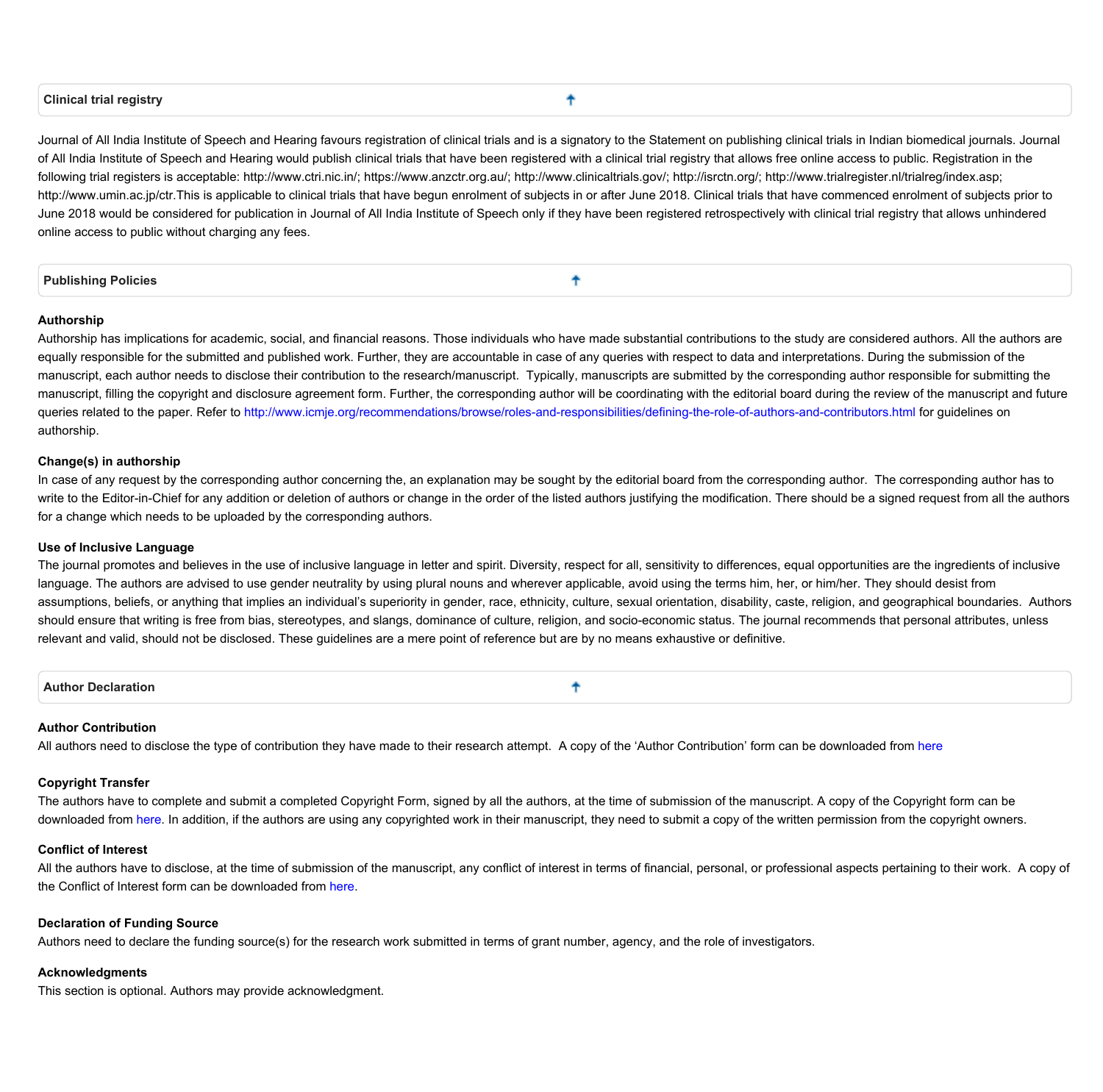<span id="page-2-0"></span>

| <b>Submission</b><br>Manuscripts * |  |
|------------------------------------|--|
|                                    |  |

Authors are requested to submit their manuscripts electronically on the JAIISH online submission and review website (<https://review.jow.medknow.com/jaiish>). This site provides details about the submission process. Please go through "Instructions to authors" and "Submission procedure" for further details.

#### <span id="page-2-1"></span>4 **Preparation of Manuscripts**

Manuscripts must be prepared in accordance with "Uniform requirements for Manuscripts submitted to Biomedical Journals" developed by the International Committee of Medical Journal Editors (October 2008). The uniform requirements and specific requirement of Journal of All India Institute of Speech and Hearing are summarized [here](http://www.jaiish.com/documents/Instructions to prepare manuscript.docx). Before submitting a manuscript, **contributors are requested to check for the latest instructions available.**

**Journal of All India Institute of Speech and Hearing accepts manuscripts written in British English.**

<span id="page-2-2"></span>

| <b>Copy</b><br>mıs:<br>sionis<br>.<br>mт |  |
|------------------------------------------|--|
|                                          |  |

It is the responsibility of authors/ contributors to obtain permissions for reproducing any copyrighted material. A copy of the permission obtained must accompany the manuscript. Copies of any and all published articles or other manuscripts in preparation or submitted elsewhere that are related to the manuscript must also accompany the manuscript.

<span id="page-2-3"></span>

| <b>Types of Manuscripts</b> |
|-----------------------------|
|-----------------------------|

The authors are required to use the downloadable word document templates provided at the end of this page to prepare the manuscripts. The reporting guidelines checklist is provided in these templates which must be duly followed. The authors can also choose the reporting guidelines for the specific study design from the web links provided in the Instructions to prepare **manuscript and upload it along with the manuscript.**

<span id="page-2-4"></span>**Instructions to prepare manuscript** ٠

#### **Instructions to authors on manuscript preparation and submission**

**Manuscripts must be submitted online at [https://review.jow.medknow.com/jaiish.](https://review.jow.medknow.com/jaiish)**

#### **Manuscripts should be organized as follows**

- **Page 1 Title page with author information**
	- **+ A short title (which appears on alternate pages of the published article)**
- **Fresh page Abstract and key words**
- **Fresh page Body of the manuscript (including tables and figures)**
- **Fresh page Acknowledgments and declarations**
- **Fresh page References**
- **Fresh page Tables**
- **Fresh page Legends for figures**
- **Fresh page Footnotes**
- **Fresh page Appendices (optional)**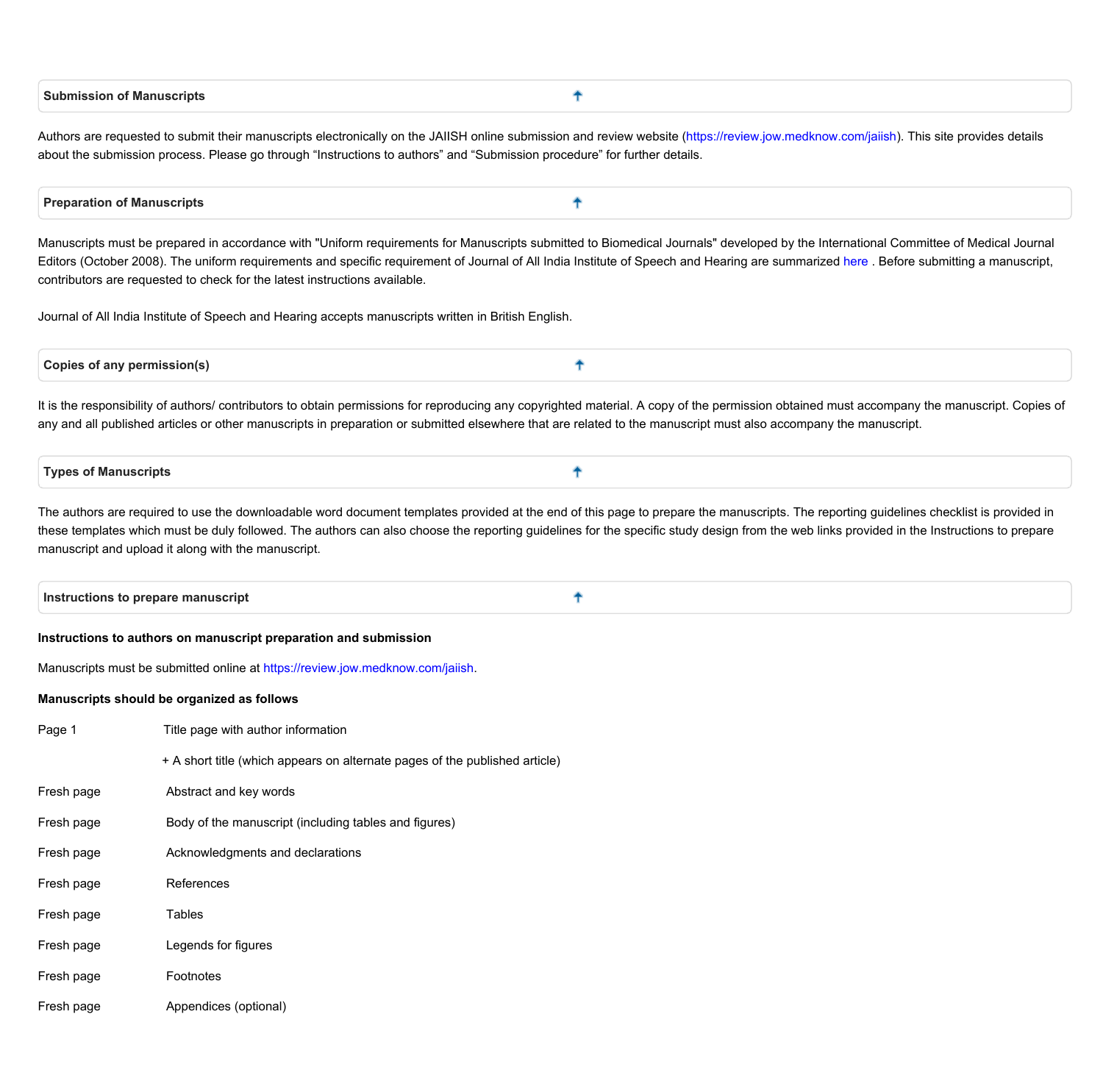#### **Fresh page Supplemental information (optional)**

Submission of a manuscript is taken as evidence that no portion of the text or figures has been previously copyrighted, published, or submitted for publication elsewhere, unless information **regarding previous publication is explicitly cited and permission is obtained.**

#### **Covering letter**

The authors must upload a covering letter in which they should declare that the article submitted to the JAIISH has not been previously published or is under review elsewhere. If a longer **manuscript than indicated is necessary, the same has to be justified here.**

#### **General Manuscript Formatting**

All manuscripts submitted to the Journal of All India Institute of Speech and Hearing (JAIISH) should adhere to the following general formatting guidelines.

The manuscript must be submitted as a word document in the .doc or .docx format using the Microsoft Office - Versions 2013 or later.

The manuscript should be typed in Times New Roman font with a font size of 12. The entire manuscript should be typed using double line spacing, and must be left aligned. Headings should be bold-faced and sub-headings should be bold-faced and italicized. The subsequent sub-headings (i.e., sub-sub-headings) should be only italicized (do not use bold-face). The **authors are encouraged to avoid further levels of sub-headings.**

There shall be single space after the period. There should be no space before the punctuation markers such as comma, full stop, colon, semicolon etc.

Use of abbreviations should be limited to improve readability and impact of articles. In case abbreviations are used, they must be expanded at the first citation. The standard units are exceptions to this rule. They can be used in their abbreviated form without requiring expansion on first citation.

The entire manuscript should use continuous page numbers starting from the title page. The manuscript should also use continuous line numbers starting from the abstract.

Page Limit: The manuscript types such as 'Systematic review and meta-analysis' and 'Original research article' shall have an upper limit of 40 typed pages (all-inclusive from title page to supplements, if any). The authors must make a strong written justification to consider longer manuscripts. The 'Editorial', 'Letter to the Editor', and 'Case report' should adhere to a limit of **2000 words.**

### **Title Page**

The title page should contain the title, list of all contributors (authors) with their affiliations, contact details of the corresponding author.

The title should be short and clear, yet provide a sufficient description of the work. The authors are requested to pay particular attention to the title as it becomes the basis for online search **results.**

The list of contributors should include the full names (first name, middle name, and last name, or the first name and the last name, in that order) of all authors in the order in which they are **desired to be published.**

The corresponding author should be clearly identified using a superscript star-symbol (\*). This is an author who assumes the responsibility to correspond with the journal team from the time of submission till the final publication of the manuscript. The contact details of the corresponding author should include the address for correspondence along with the PIN code, mobile **number, and email Id.**

The title page should also have a short title (not more than 6 or 7 words) which would appear on the alternate pages of the published article.

# **Abstract**

The journal requires the abstract to be brief (not exceeding 250 words), yet sufficiently informative and structured. As far as possible avoid giving any references in the abstract. The **abstract must be structured as follows:**

Purpose: This sub-section should include a succinct statement about the specific purpose of the study or research question addressed, and/or hypotheses tested.

Methods: This sub-section must clearly state the characteristics and numbers of participants, the design of the study, the tests used, and the methods used for the data collection.

Results: This sub-section should make direct statements about the major findings of the study. If the word limit permits, a summarized version of the statistical outcomes may be **presented here; however, the details other than the p-values and the effect sizes should be avoided.**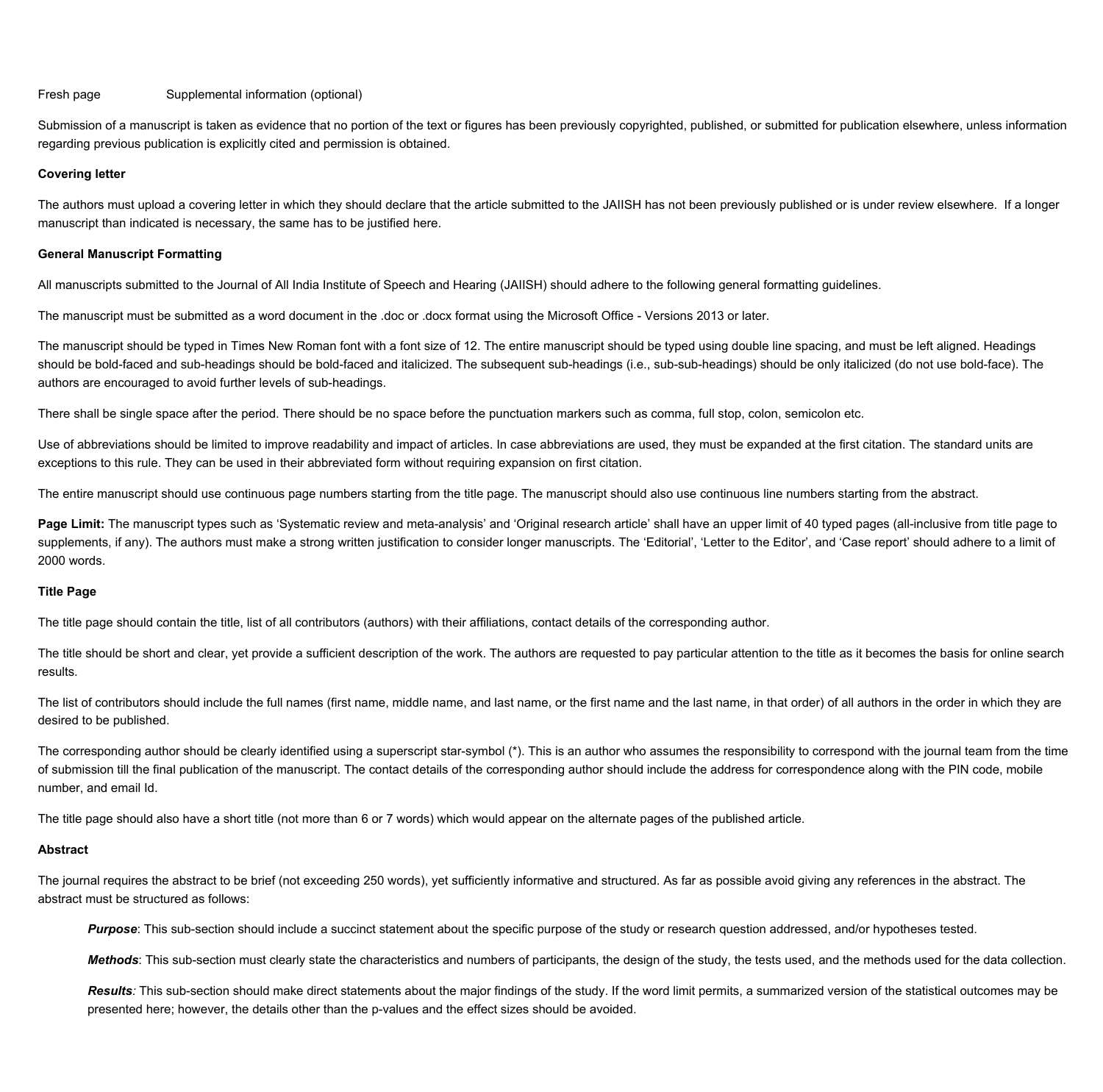Conclusions: This is the last sub-section of the abstract. Here, the statement(s) regarding the extent to which the stated purposes of the study have been met, should be reported. This section may also include statements regarding the generalizability of the results, further directions, and possible clinical implications.

#### **Keywords**

The authors must provide 3-5 keywords. While the choice of keywords lies with authors, they are encouraged to use the words that do not appear in the title or abstract. Choice of keywords should be made in such a way that it improves the chances of appearance of their paper in digital searches.

#### **Body of the manuscript**

#### *Introduction*

The authors should use this section to describe the background information needed to understand their study, the reasons for taking up this research work, and the importance of the work. **This section should end with a clear statement of the research question and aims/objectives of the study.**

#### *Methods*

In this section, the authors must present all the details of how they conducted their research. They should provide details about the participants and their characteristics, the techniques used, and the experiments conducted. The methods section must be written with sufficient details to allow for repetition of the experiment so that a reader can determine the validity of the **findings of the study.**

This section can include sub-sections such as, but not limited to, 'participants', 'equipment and environment', 'procedure', 'measures', and 'statistical analyses'. Wherever a commercially available product is used, its make and place must be specified within parenthesis. This section should also be used to declare the authority which gave ethical approval for the study.

**It should also include and describe the following aspects:**

Ethics: When reporting studies on human beings, indicate whether the procedures followed were in accordance with the ethical standards of the responsible committee on human experimentation (institutional or regional) and with the Helsinki Declaration of 1975, as revised in 2000 (available at

**[https://www.wma.net/policies-post/wma-declaration-of-helsinki-ethical-principles-for-medical-research-involving-human-subjects/\)](https://www.wma.net/policies-post/wma-declaration-of-helsinki-ethical-principles-for-medical-research-involving-human-subjects/). For prospective studies involving human** participants, authors are expected to mention about approval of (regional/ national/ institutional or independent Ethics Committee or Review Board, obtaining informed consent from adult research participants and obtaining assent for children aged over 7 years participating in the trial. The age beyond which assent would be required could vary as per regional and/ or national guidelines. Ensure confidentiality of subjects by desisting from mentioning participants names, initials or hospital numbers, especially in illustrative material. When reporting experiments on animals, indicate whether the institutions or a national research council's quide for, or any national law on the care and use of laboratory animals was followed. Evidence for approval by a local Ethics Committee (for both human as well as animal studies) must be supplied by the authors on demand. Animal experimental procedures should be as humane as possible, and the details of anaesthetics and analgesics used should be clearly stated.

Furthermore, the ethical approval shall be in accordance with either the guidelines of the Indian Council of Medical Research, India, or the Code of Ethics of the World Medical Association (Declaration of Helsinki) for experiments involving humans. The Indian Council of Medical Research, India guidelines for experiments involving humans can be downloaded from (https://main.icmr.nic.in/sites/default/files/guidelines/ICMR Ethical Guidelines 2017.pdf). An identifiable image or video and audio recording can be included as part of the manuscript only if the authors have obtained written permission from any person pictured or appearing in the recording. The authors must include a statement in the **manuscript to this effect.**

### *Study design:*

Selection and Description of Participants: Describe your selection of the observational or experimental participants (patients or laboratory animals, including controls) clearly, including eligibility and exclusion criteria and a description of the source population. Technical information: Identify the methods, apparatus (give the manufacturer's name and address in parentheses), and procedures in sufficient detail to allow other workers to reproduce the results. Give references to established methods, including statistical methods (see below); provide references and brief descriptions for methods that have been published but are not well known; describe new or substantially modified methods, give reasons for using them, and evaluate their limitations. Precisely identify all drugs and chemicals used, including generic name(s), dose(s), and route(s) of administration.

Reports of randomized clinical trials should present information on all major study elements, including the protocol, assignment of interventions (methods of randomization, concealment of allocation to treatment groups), and the method of masking (blinding), based on the CONSORT Statement [\(http://www.consort-statement.org](http://www.consort-statement.org/)).

The authors are required to use the downloadable word document templates provided at the end of this page to prepare the manuscripts. The reporting guidelines checklist is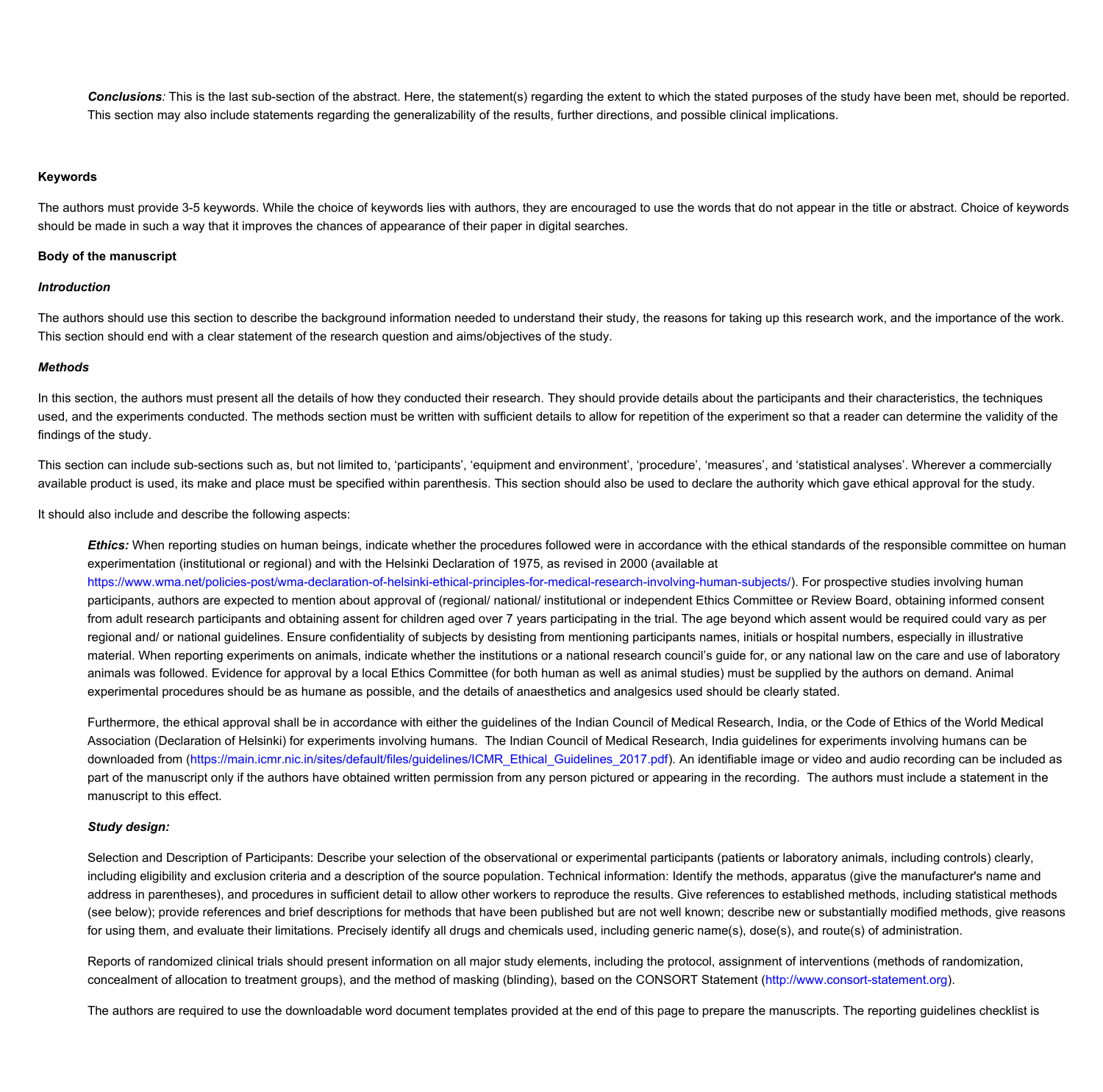provided in these templates which must be duly followed. The authors can also choose the reporting guidelines for the specific study design from the web links provided in the table below and upload it along with the manuscript. Manuscripts with the incomplete checklist will be sent back to the authors.

### **Reporting Guidelines for Specific Study Designs**

| <b>Guideline</b> | <b>Type of Study</b>                                                                                   | <b>Source</b>                                                                           |
|------------------|--------------------------------------------------------------------------------------------------------|-----------------------------------------------------------------------------------------|
| <b>STROBE</b>    | Observational<br>studies<br>including<br>cohort,<br>case-control,<br>and<br>cross-sectional<br>studies | https://www.strobe-statement.org/index.php?id=available-checklists                      |
| <b>CONSORT</b>   | Randomized<br>controlled<br>trials                                                                     | http://www.consort-statement.org                                                        |
| <b>SQUIRE</b>    | Quality<br>improvement<br>projects                                                                     | http://squire-statement.org/index.cfm?fuseaction=Page.ViewPage&PageID=471               |
| <b>PRISMA</b>    | Systematic<br>reviews and<br>meta-analyses                                                             | http://prisma-statement.org/PRISMAStatement/Checklist.aspx                              |
| <b>STARD</b>     | Studies of<br>diagnostic<br>accuracy                                                                   | https://pubs.rsna.org/doi/full/10.1148/radiol.2015151516                                |
| <b>CARE</b>      | <b>Case Reports</b>                                                                                    | https://www.care-statement.org/checklist                                                |
| <b>AGREE</b>     | Clinical<br>Practice<br><b>Guidelines</b>                                                              | https://www.agreetrust.org/wp-content/uploads/2016/02/AGREE-Reporting-Checklist-2016.pd |

**The reporting guidelines for another type of studies can be found at <https://www.equator-network.org/reporting-guidelines/>.**

### *Results*

In the results section, the authors should provide details of the findings without making inferences or conclusions based on them. The authors are encouraged to use tables and figures to make the results easily decipherable by the readers. However, tables and figures should not be mere repetitions of what has already been described in the text. At least in the case of statistically significant differences, the statement related to the findings must be supplemented with statistical test values such as the Chi-square value, Z-value, p-value, effect size value, F-value etc., depending on the statistical analyses tool used. The references to Tables and Figures must be consecutively written in this section.

### *Discussion*

The discussion section should be used to discuss whether or not the findings of this study are in consonance with what has already been reported, and if they are different then explain the same. This section should be used to explain the findings of the study. The authors are encouraged to discuss any unusual/unexpected findings and the reasons for the same. It is also appreciable to write the limitations of the study and any future directions in the discussion section of the study.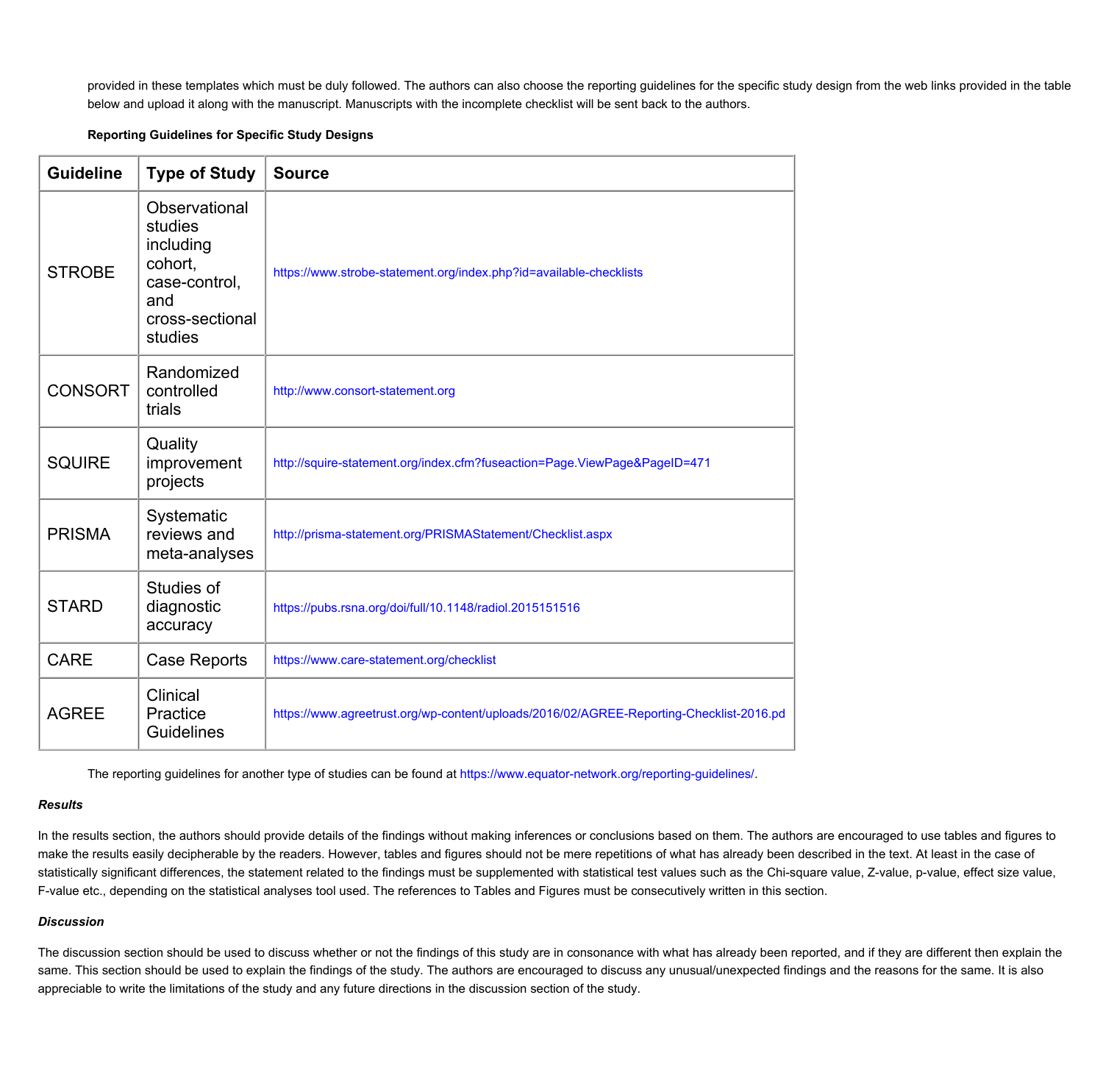### *Conclusions*

The conclusions section should be succinct. It should mention the major outcomes of the study, their possible applications, and the external validity of the findings. Suggestions for future **research can also be included.**

#### *Acknowledgments*

In this section, the authors can acknowledge any funding source for the study by providing relevant details. In the acknowledgment section, the authors can also acknowledge individuals who were helpful in carrying out the research work, but whose contributions do not merit authorship. The publishers, editors, editorial team, or reviewers should neither be named nor be **acknowledged.**

#### *Declarations*

A 'Conflict of interest statement' must be provided. In the case of no conflict of interest among the authors, a statement like 'Authors report no conflicts of interest' should be included.

The authors must clearly identify the source of funding for the study within the head of 'Funding source' and provide other details such as reference, number, date etc. Details of ethical **approval should also be mentioned in this section.**

#### *References*

All within the text citations must be present in the reference list and vice versa. Give all references in the APA style (Version 7). The references in the reference list should be arranged alphabetically using the author(s) names. In the case of 2 or more references with the same author's name, the study published earlier should be listed first. Full names of the journals should be written in italics. References of books, internet sources etc., shall be in APA Manual (Version 7) style. The following examples illustrate reference style of the journal:

- **Single author citations should be either in the form (Asuku, 2020) or Asuku (2020).**
- Two author citations: In two author citations, both authors must be named at all times as (Amato & Giordano, 2014) or Amato and Giordano (2014).

• Citations of articles with 3 or more authors: List only the first author's name followed by "et al." in every citation, including the first, unless doing so would create ambiguity between **different sources. e.g.: (Abba et al., 2012) or Abba et al. (2012)**

If citing multiple works by similar groups of authors leads to confusion while using "et al.", avoid ambiguity by writing out more names. For example: Use the in-text citation (Jones, Smith, Liu, et al., 2020) and (Jones, Smith, Ruiz, et al., 2020) instead of (Jones et al., 2020) for both studies. In the Narrative citation use Jones, Smith, Liu, Huang, and Kim (2020), **and Jones, Smith, Ruiz, Wang, and Stanton (2020).**

### *Reference List*

#### *Citing a journal article (1 or more authors)*

Abba, I. S., Gabriel, O., Domnic, M., Godfery, M., Dare, S. S., Mohammed, Y. G., & Okpanachi, A. O. (2012). Assessment of the relationship between digit lengths and circumferences of **the waist and hip amongst Ugandans.** *Asian Journal of Medical Science***s,** *4***(3): 113-116.**

#### *Citing a book*

**Stryer L. (1981).** *Biochemistry.* **(2nd ed.). WH Freeman.**

#### *Citing a chapter in a book*

Toma H. (1995). Takayasu's arteritis. In Novick A. Scoble J. Hamilton G. (Eds.) Renal Vascular Disease (pp. 47-62). WB Saunders.

#### *Citing a thesis/dissertation*

**Stern I. (1994). Hemorrhagic Complications of Anticoagulant Therapy [Doctoral dissertation, Northwestern University].**

#### *Citing a web reference*

**Title. (Year, month, date), Site name. Retrieved date, year, URL.**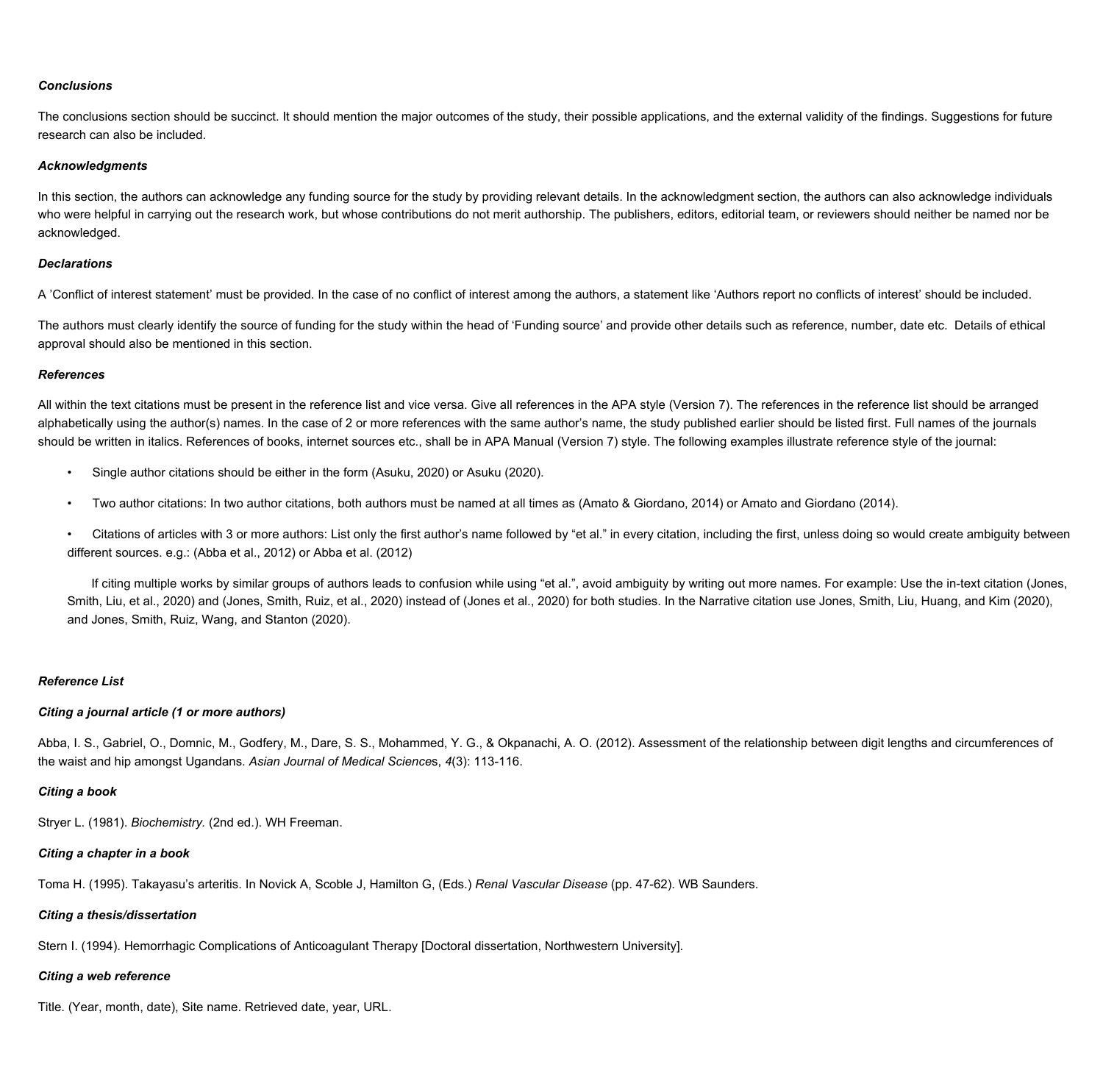**Provisional population totals: Rural-urban distribution (2011), censusindia.gov.in. Retrieved on 12th July, 2021, [https://censusindia.gov.in/2011-prov-results/paper2/data\\_files/india/paper2\\_1.pdf.](https://censusindia.gov.in/2011-prov-results/paper2/data_files/india/paper2_1.pdf)**

### *Citing an online article*

With DOI: Amato, M. C., & Giordano, C. (2014). Visceral adiposity index: An indicator of adipose tissue dysfunction. International Journal of Endocrinology, Vol.(Issue), 457-460. DOI.

### **Or**

Without DOI: Amato, M. C., & Giordano, C. (2014). Visceral adiposity index: An indicator of adipose tissue dysfunction. International Journal of Endocrinology, Retrieved April 24, 2018, from **http://www.amaassn.org/sci-pubs/journals/archive/ajdc/vol\_150/no\_5/abstract/htm.**

# *Reference links*

Increased discoverability of research and high quality peer review are ensured by online links to the sources cited. In order to allow us to create links to abstracting and indexing services, such as Scopus, Cross Ref and PubMed, please ensure that data provided in the references are correct. Use of the DOI is highly encouraged. A DOI is guaranteed never to change, so **you can use it as a permanent link to any electronic article.**

# *Tables*

Tables should be created in Microsoft word or word processing software. Tables created using Microsoft Excel or any other comparable spreadsheet programs will not be accepted. Tables should also be embedded within the body of the manuscript in their appropriate locations. Each table should be inserted in a fresh page at the end of the manuscript file after the reference list and must include a table title that appropriately describes the content of the table. The table title for a single table should not exceed 300 characters. Additional details that can aid in reading and understanding a table can be supplied as footnotes. Tables should be self-explanatory and their content should not be described in the text. The tables exceeding two **manuscript pages must be submitted as separate supplemental materials.**

# *Figures and illustrations*

Figures and illustrations must be provided as a standard image in the JPEG format and must have a resolution of at least 300 DPI. All figures must be numbered in the order of their first mention within the running text. It is mandatory to submit all figures digitally as separate upload. Figures should also be embedded within the body of the manuscript in their appropriate **locations. Two or more figures should not be combined to make 1 figure.**

### *Legends*

Legends should be included for all figures. The figure legends must be short (not exceeding 300-400 characters) and specific. All figure legends can appear continuously **(one-after-the-other) on a separate page of the manuscript after the tables.**

### *Footnotes*

Use footnotes sparingly. Number them consecutively in the article and indicate the position of footnotes in the text. Separately list the footnotes at the end of the manuscript.

# **Systematic review and meta-analysis**

A systematic review is an article that answers a well formulated question after searching through published studies. It should present an unbiased summary of the findings of the studies pertaining to the domain of the proposed question. A study can end with a systematic review or the extracted data can be further statistically analysed, in which case it becomes a **meta-analysis.** 

The prescribed word count is up to 3000 - 3500 words excluding tables, references and abstract. The manuscript should have an unstructured Abstract (250 words) representing an **accurate summary of the article.** 

The Journal prefers systematic reviews that have been registered in PROSPERO https://www.crd.york.ac.uk/prospero/. The PROSPERO registry number should be provided in the review **article under the methodology section.**

# **Original research article**

An original research article is a full-length article which presents new research outcomes. The text of original articles amounting to up to 2500 - 3000 words (excluding Abstract, references and Tables) should be divided into sections with the headings Abstract, Keywords, Introduction, Material and Methods, Results, Discussion, References, Tables and Figure legends.

### **Editorial**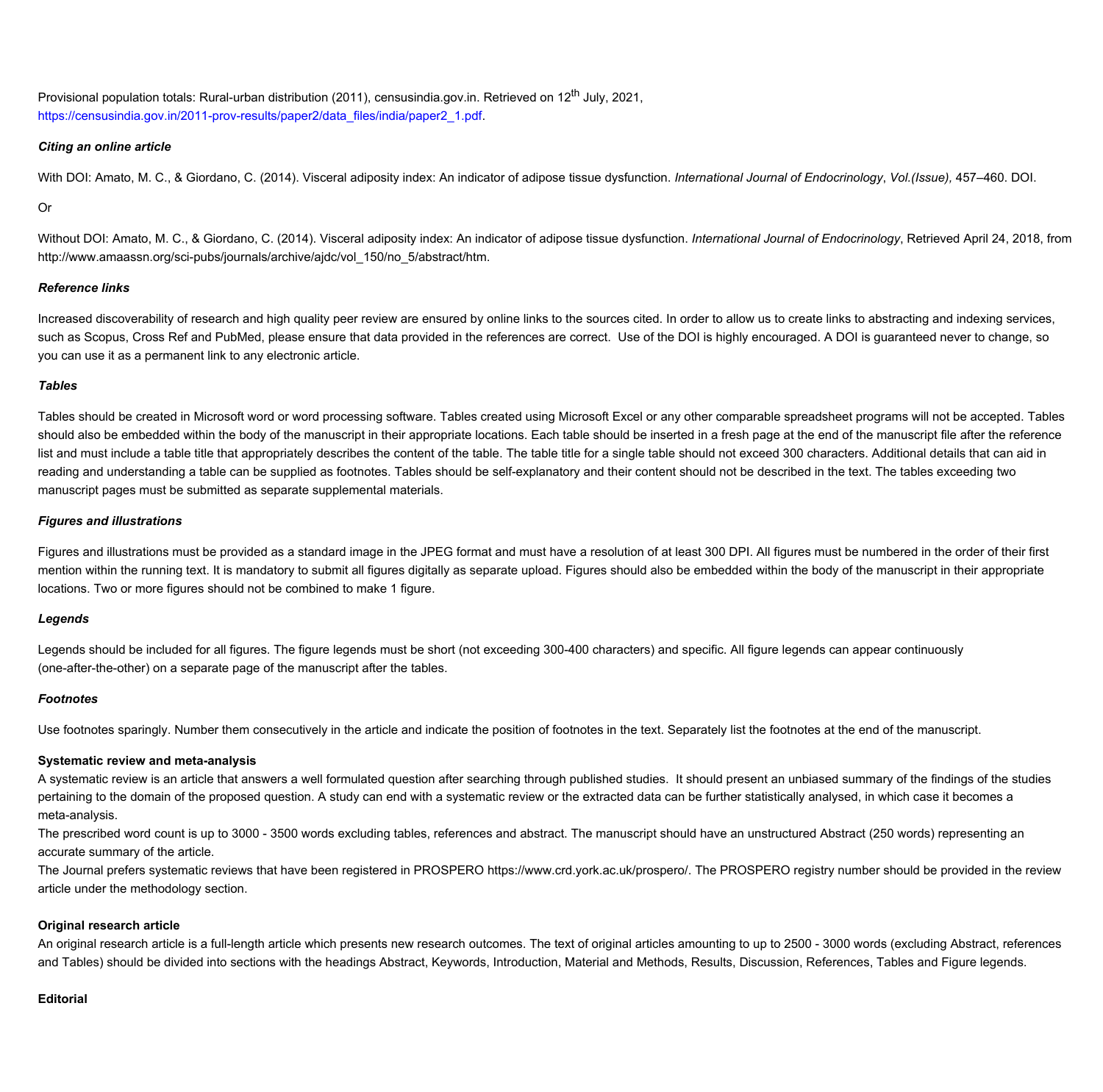An editorial is a short-invited opinion. These will be invited to discuss an issue of immediate importance to the research community or a new finding published in this journal or other **journals. An editorial will be devoid of abstract, figures or tables, and have less than 5-7 references.**

### **Letter to the Editor**

A letter to the editor should communicate views about a published article in the journal. It can also contain the views of author(s) on a contemporary topic. A letter concerning a work published in the journal will be referred to the author(s) of the original article for their response. The response of the author(s) of the original publication may also be published along with the **letter to the editor. The letter could have up to 500 words and 5 references.**

### **Case report**

A case report should describe new and unusual finding or outcomes in a rare condition or disorder. It should be short with not more than 3 figures and tables taken together. These communications could be of up to 2000 words (excluding Abstract and references) and should have the following headings: Abstract (unstructured), Keywords, Introduction, Case report, **Discussion, Reference, Tables and Legends in that order.**

# **Short Communication**

A short communication can be used to publish the findings from the preliminary data. The abstracts of such papers should be limited to 150 words and, remain unstructured. Such manuscripts should use not more than 2 tables and figures (taken together) and the overall word count should be within 2000 words. The number of references should also be limited to 20.

### **Perspective**

A perspective article should include a new and unique approach to current problems. It can also include a unique approach to fundamental concepts, or prevalent notions relating to hearing, balance, speech-language and swallowing. The authors may offer new hypotheses or deliberate on the implications of present innovations or applications to the study of hearing, balance, speech, language and swallowing diagnosis or treatment. A perspective article could focus on the current advances and future directions on a given topic, and may include original data. These articles should have an abstract not exceeding 200 words. They should preferably restrict the figures and tables counts to a maximum of 6 (taken together).

# **Point of view**

Slants or opinions are typically included under the category of a 'Point of View' article. This type of article must have a well-reasoned point of view. The idea of having such articles is to **kindle and augment the appreciation of the author's area of expertise.**

# **Current state of knowledge**

This category will include manuscripts that, in addition to providing a comprehensive review of the literature on a given topic, represent some attempt at preparing a consensus document related to the science or clinical practice in the area of hearing, balance, speech, language and swallowing disorders. Submissions under this category may be invited by the Editor in Chief **or may be submitted by authors without an invitation.** 

### **Pedagogy**

Articles that hold relevance to contemporary issues in education, teaching methods and approaches should be included under this type of manuscript. These articles are generally written by experienced speech-language pathologists / audiologists or are invited. The manuscripts submitted under this category should generally adhere to a word limit of 3000 words, excluding the **references. Such manuscripts do not require an abstract.**

<span id="page-8-0"></span>**Protection of Patients' Rights to Privacy** 

Identifying information should not be published in written descriptions, photographs, sonograms, CT scans, etc., and pedigrees unless the information is essential for scientific purposes and the patient (or parent or guardian, wherever applicable) gives informed consent for publication. Authors should remove patients' names from figures even if they have obtained informed **consent from the patients in order to protect patient privacy. The journal abides by ICMJE guidelines:**

ቶ

- 1. Authors, not the journals nor the publisher, need to obtain the patient consent form before the publication and have the form properly archived. The consent forms are not to be **uploaded with the cover letter or sent through email to editorial or publisher offices.**
- 2. If the manuscript contains patient images that preclude anonymity, or a description that has obvious indication to the identity of the patient, a statement about obtaining informed **patient consent should be indicated in the manuscript.**
- 3. In order to protect the patient's identity, the recognizable facial features not related to the study should be digitally blurred
- 4. Written informed consent is the preferred method for obtaining consent. If verbal consent is obtained, the authors must ensure that the verbal consent is recorded in the medical **case record of the patient and duly signed by witness.**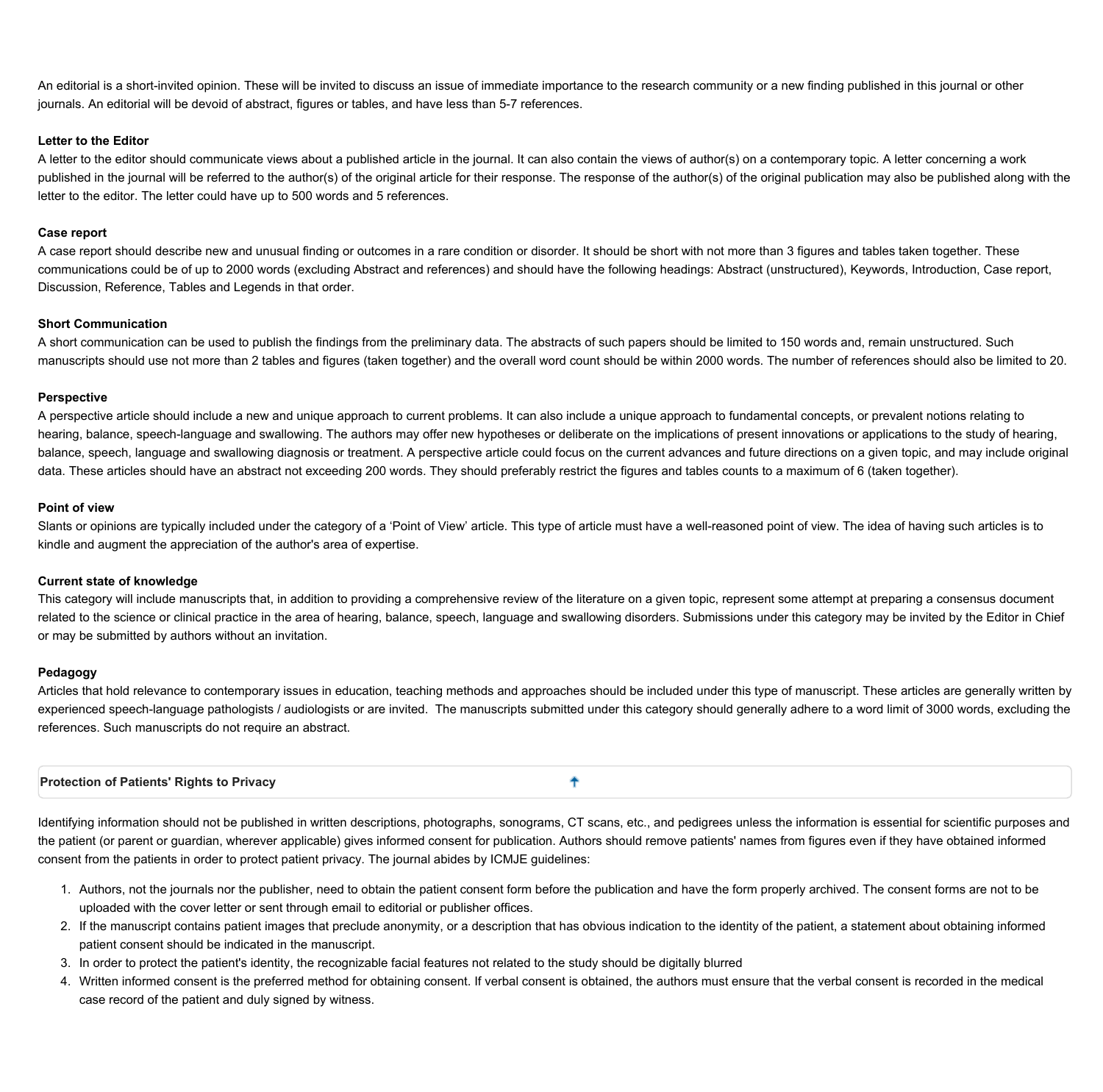<span id="page-9-0"></span>

| Sending a revised manuscript |  |  |
|------------------------------|--|--|
|                              |  |  |

The revised version of the manuscript should be submitted online in a manner similar to that used for submission of the manuscript for the first time. However, there is no need to submit the First Page or Covering Letters file while submitting a revised version. When submitting a revised manuscript, contributors are requested to include, the referees remarks along with point to point clarification at the beginning in the revised file itself. In addition, they are expected to mark the changes as underlined or coloured text in the article.

<span id="page-9-1"></span>

| <b>Reprints and proofs</b> |
|----------------------------|
|----------------------------|

Journal provides no free printed reprints. Authors can purchase reprints, payment for which should be done at the time of submitting the proofs.

#### *Publication schedule*

**The journal publishes articles on its website with a biannual frequency.**

| $\blacksquare$ Manuscript submission.<br>n, processing and publication charges |  |
|--------------------------------------------------------------------------------|--|
|--------------------------------------------------------------------------------|--|

Journal does not charge the authors or authors' institutions for the submission, processing and/or publications of manuscripts.

<span id="page-9-2"></span>

| Copyrights |  |
|------------|--|
|            |  |

The entire contents of the Journal of All India Institute of Speech and Hearing are protected under Indian and international copyrights. The Journal, however, grants to all users a free, irrevocable, worldwide, perpetual right of access to, and a license to copy, use, distribute, perform and display the work publicly and to make and distribute derivative works in any digital medium for any reasonable non-commercial purpose, subject to proper attribution of authorship and ownership of the rights. The journal also grants the right to make small numbers of printed copies for their personal non-commercial use under Creative Commons Attribution-Noncommercial-Share Alike 4.0 International Public License.

<span id="page-9-3"></span>**Checklist** ቶ

### **Covering letter**

- **• Signed by all contributors**
- **• Previous publication / presentations mentioned**
- **• Source of funding mentioned**
- **• Conflicts of interest disclosed**

### **Authors**

- **• Last name and given name provided along with Middle name initials (where applicable)**
- **• Author for correspondence, with e-mail address provided**
- **• Number of contributors restricted as per the instructions**
- · Identity not revealed in paper except title page (e.g. name of the institute in Methods, citing previous study as 'our study', names on figure labels, name of institute in photographs, **etc.)**

# **Presentation and format**

- **• Double spacing**
- **• Margins 2.5 cm from all four sides**
- **• Page numbers included at bottom**
- **• Title page contains all the desired information**
- **• Running title provided (not more than 50 characters)**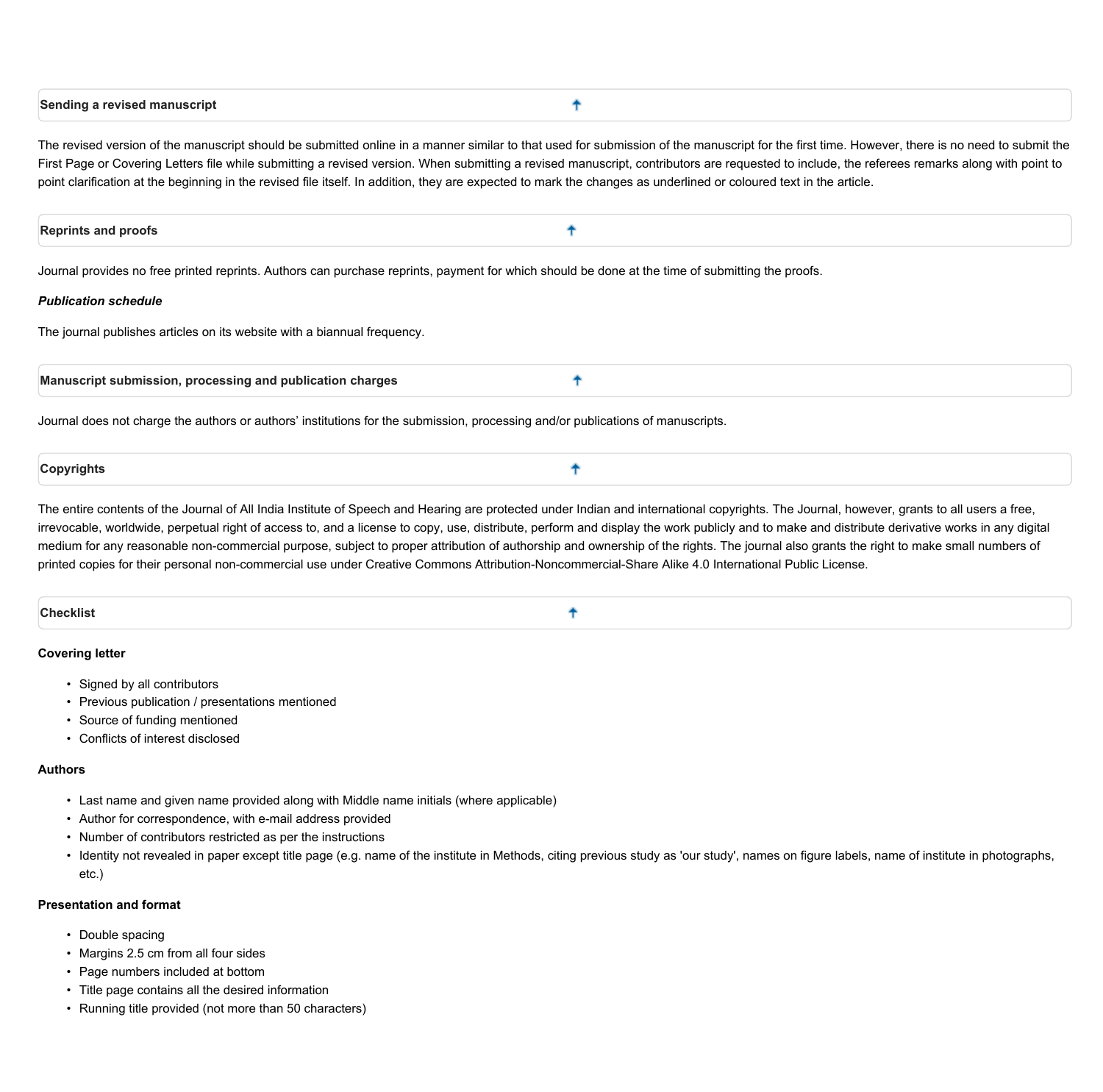- **• Abstract page contains the full title of the manuscript**
- Abstract provided (structured abstract of 250 words for original articles, unstructured abstracts of 250 words for review articles and unstructured abstracts of about 150 words for all **other manuscripts excluding letters to the Editor)**
- **• Key words provided (three or more)**
- **• Introduction of 75-100 words**
- **• Headings in title case (not ALL CAPITALS)**
- **• The references cited in the text should be after punctuation marks, in superscript with square bracket.**
- **• References according to the journal's instructions, punctuation marks checked**
- **• Send the article file without Track Changes**

### **Language and grammar**

- **• British English**
- Write the full term for each abbreviation at its first use in the title, abstract, keywords and text separately unless it is a standard unit of measure. Numerals from 1 to 10 spelt out
- **• Numerals at the beginning of the sentence spelt out**
- **• Check the manuscript for spelling, grammar and punctuation errors**
- **• If a brand name is cited, supply the manufacturer's name and address (city and state/country).**
- **• Species names should be in italics**

# **Tables and figures**

- **• No repetition of data in tables and graphs and in text**
- **• Actual numbers from which graphs drawn, provided**
- **• Figures necessary and of good quality (colour)**
- **• Table and figure numbers in Arabic letters (not Roman)**
- **• Labels pasted on back of the photographs (no names written)**
- **• Figure legends provided (not more than 40 words)**
- **• Patients' privacy maintained (if not permission taken)**
- **• Credit note for borrowed figures/tables provided**
- **• Write the full term for each abbreviation used in the table as a footnote**

<span id="page-10-0"></span>**Contributors' form**

**[Click](http://www.jaiish.com/cptext/instructions.pdf) [here](http://www.jaiish.com/cptext/instructions.pdf) [to](http://www.jaiish.com/cptext/instructions.pdf) [download](http://www.jaiish.com/cptext/instructions.pdf) [instructions](http://www.jaiish.com/cptext/instructions.pdf)**

٠

### **[Click](http://www.jaiish.com/documents/copyright.doc) [here](http://www.jaiish.com/documents/copyright.doc) [to](http://www.jaiish.com/documents/copyright.doc) [download](http://www.jaiish.com/documents/copyright.doc) [copyright](http://www.jaiish.com/documents/copyright.doc) [form](http://www.jaiish.com/documents/copyright.doc)**

These ready to use templates are made to help the contributors write as per the requirements of the Journal.

**Save the templates on your computer and use them with a word processor program. Click open the file and save as the manuscript file.**

**In the program keep 'Document Map' and 'Comments' on from 'View' menu to navigate through the file.** 

**[Download](http://www.jaiish.com/documents/OriginalArticle.dot) Template for Original Articles/ABSTRACT Reports.**

**[Download](http://www.jaiish.com/documents/CaseReport.dot) Template for Case Reports.**

**[Download](http://www.jaiish.com/documents/ReviewArticle.dot) Template for Review Articles.**